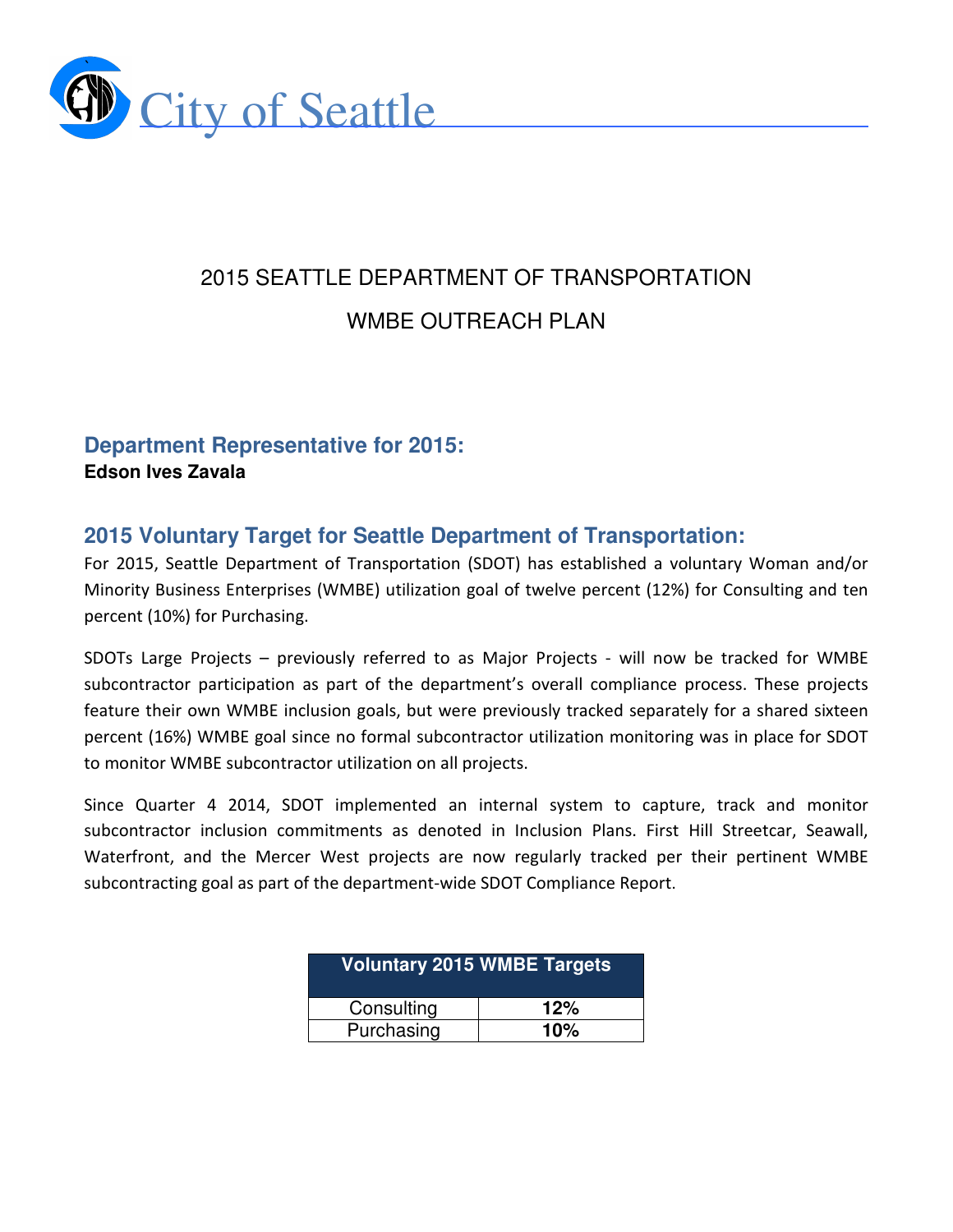# Introduction**:**

# Policy Statement

In accordance with Ordinance 119603, Executive Order 2010-05: Outreach to Women and Minority Businesses, "Equality in Contracting" Ordinance 121717 codified under Seattle Municipal Code Chapter 20.42, and Executive Order 2014-03: Equity in City Contracting, the City of Seattle encourages all of its departments to be inclusive of underrepresented business communities, and strives to use all legal means to see that minority-owned and women-owned businesses do not face unfair barriers in their competition for city contracts and in their successful performance of those contracts.

Any voluntary utilization targets established in a Department Outreach Plan shall be reasonably achievable, however, no utilization requirements shall be a condition of contracting, except as may be allowed under RCW 49.60.400.

Ordinance 119603 requires each city department to develop an annual outreach plan to provide opportunities for minority-owned and women-owned businesses to gain City contracts and purchasing opportunities. The 2015 Outreach Plan summarizes the past performance and new strategies that will guide the Seattle Department of Transportation (SDOT) in its inclusion efforts for the year.

Edson I. Zavala was appointed as the WMBE-HUB Program Strategic Advisor for Seattle Department of Transportation (SDOT) in September 2014 and will serve as the department's representative for the City's WMBE Initiative.

# SDOT's 2014 WMBE Utilization Performance

SDOT'S WMBE efforts focus on leveraging the City's purchasing power to include and build the capacity of Woman and Minority-owned businesses.

The following is a summary of WMBE participation for FY2014. FY 2014 marked an increase in consultant and purchasing dollars and WMBE utilization.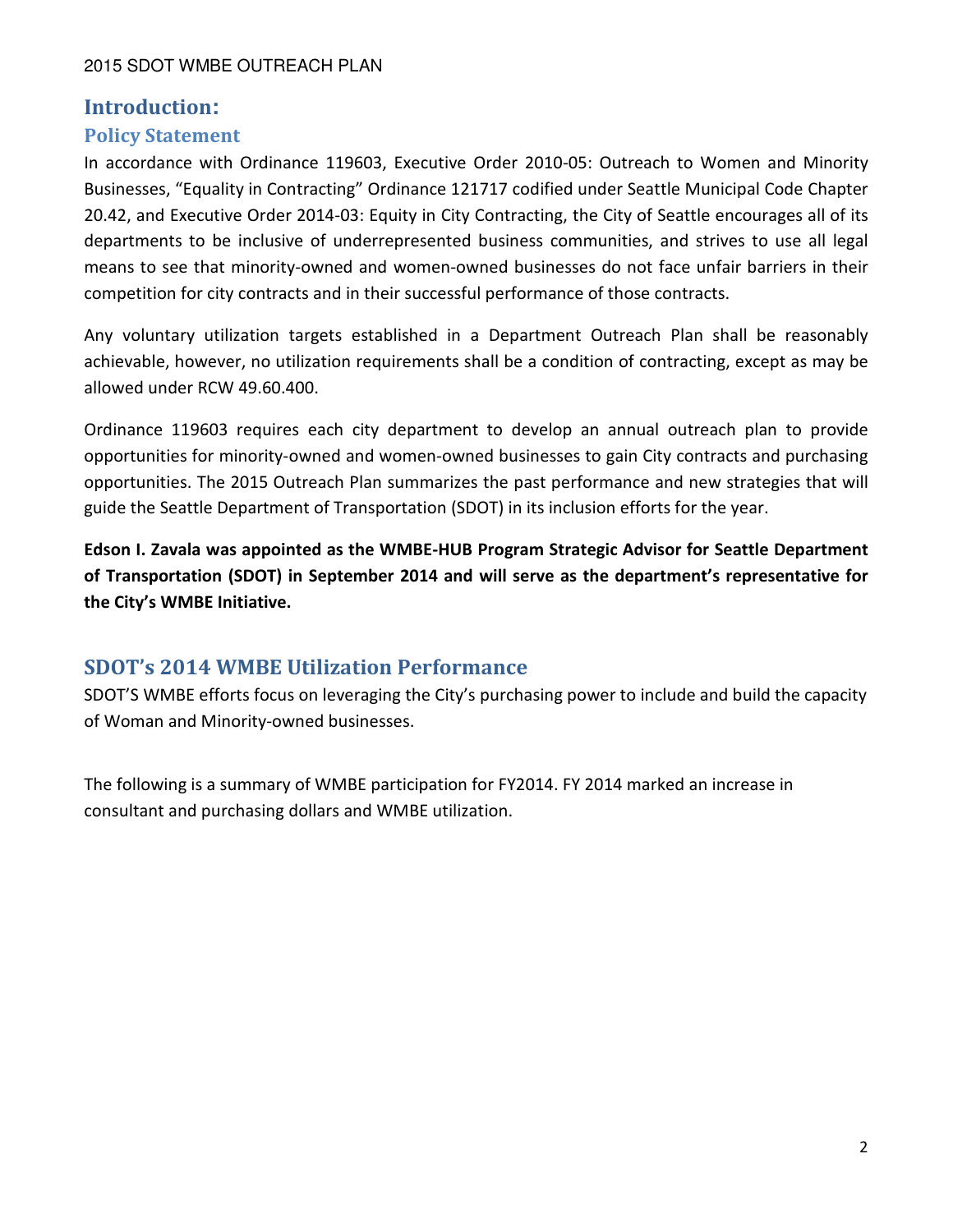| <b>2014 Performance Summary</b> |                  |                |                  |                 |                |                  |
|---------------------------------|------------------|----------------|------------------|-----------------|----------------|------------------|
|                                 | 2013 Performance |                | 2014 Performance |                 |                |                  |
| <b>Procurement Type</b>         | Total            | <b>WMBE</b>    | %<br><b>WMBE</b> | <b>Total</b>    | <b>WMBE</b>    | %<br><b>WMBE</b> |
| <b>Consultant Contract</b>      | \$48,139,446.66  | \$2,582,042.56 | 5.14%            | \$50,025,689.28 | \$3,836,357.24 | 7.14%            |
| <b>Consultant Roster</b>        | \$2,080,815.28   | \$482,430.89   | 0.96%            | \$3,690,059.07  | \$1,744,642.70 | 3.25%            |
| <b>Consultant Total</b>         | \$50,220,261.94  | \$3,064,473.45 | 6.10%            | \$53,715,748.35 | \$5,580,999.94 | 10.39%           |
| <b>Blanket Contract</b>         | \$21,798,086.98  | \$1,663,935.41 | 6.43%            | \$25,906,305.04 | \$2.122.726.63 | 6.95%            |
| <b>Purchase Contract</b>        | \$2,875,878.81   | \$59,971.56    | 0.23%            | \$3,213,785.00  | \$245,525.73   | 0.80%            |
| Direct Voucher                  | \$1,221,474.15   | \$184,747.21   | 0.71%            | \$1,403,795.46  | \$110,869.90   | 0.36%            |
| <b>Purchasing Total</b>         | \$25,895,439.94  | \$1,908,654.18 | 7.37%            | \$30,523,885.50 | \$2,479,122.26 | 8.12%            |
| <b>Non-Compliant Total</b>      | \$145,932.12     | \$35,296.93    |                  | \$139,086.76    | \$30,706.54    |                  |
|                                 |                  |                |                  |                 |                |                  |
| <b>Grand Total</b>              | \$76,261,634.00  | \$5,008,424.56 | 6.57%            | \$84,378,720.61 | \$8,090,828.74 | 9.59%            |

Figures two (2) and three (3) below illustrate SDOT's consultant and purchasing expenditures over the past ten (10) years.

# Figure 2

| Seattle Department of Transportation |                   |            |         |             |              |            |         |                |           |
|--------------------------------------|-------------------|------------|---------|-------------|--------------|------------|---------|----------------|-----------|
|                                      | <b>Consultant</b> |            |         | Purchasing  |              |            |         |                |           |
| Year                                 | <b>Total</b>      |            | Percent | <b>WMBE</b> | <b>Total</b> |            | Percent | <b>WMBE</b>    |           |
| 2005                                 | \$                | 9,849,381  | 8%      | 804,282     | \$           | 13,321,858 | 9%      | S              | 1,232,248 |
| 2006                                 | \$                | 10,843,842 | 12%     | 1,285,022   | \$           | 19,469,184 | 8%      | \$             | 1,466,150 |
| 2007                                 | \$                | 20,804,704 | 13%     | 2,795,622   | \$           | 18,738,520 | 9%      | $\mathfrak{S}$ | 1,699,373 |
| 2008                                 | \$                | 33,940,734 | 17%     | 5,786,369   | \$           | 20,241,795 | 14%     | $\mathfrak{L}$ | 2,818,193 |
| 2009                                 | \$                | 31,218,589 | 23%     | 7,275,742   | \$           | 20,333,302 | 16%     | \$             | 3,203,383 |
| 2010                                 | \$                | 31,398,103 | 18%     | 5,732,694   | \$           | 16,846,679 | 19%     | \$             | 3,149,867 |
| 2011                                 | \$                | 41,452,629 | 7%      | 3,082,499   | \$           | 12,298,217 | 11%     | \$             | 1,327,187 |
| 2012                                 | \$                | 46.666.231 | 3%      | 1,599,794   | \$           | 14,319,076 | 10%     | \$             | 1,379,690 |
| 2013                                 | \$                | 50,220,261 | 6%      | 3.064.473   | \$           | 22,976,013 | 8%      | \$             | 1,908,654 |
| $14-Q1$                              | \$                | 7,480,996  | 12%     | 901,728     | \$           | 9,300,044  | 8%      | \$             | 757,273   |
| $14-Q2$                              | \$                | 21,153,410 | 11%     | 2,257,526   | \$           | 19,596,295 | 7%      | \$             | 1,322,625 |
| $14-Q3$                              | \$                | 35,897,974 | 11%     | 3,784,923   | \$           | 26,710,418 | 7%      | \$             | 1,963,460 |
| $14-Q4$                              | \$                | 53,715,748 | 10%     | 5,581,000   | \$           | 30,523,886 | 8%      |                | 2,479,122 |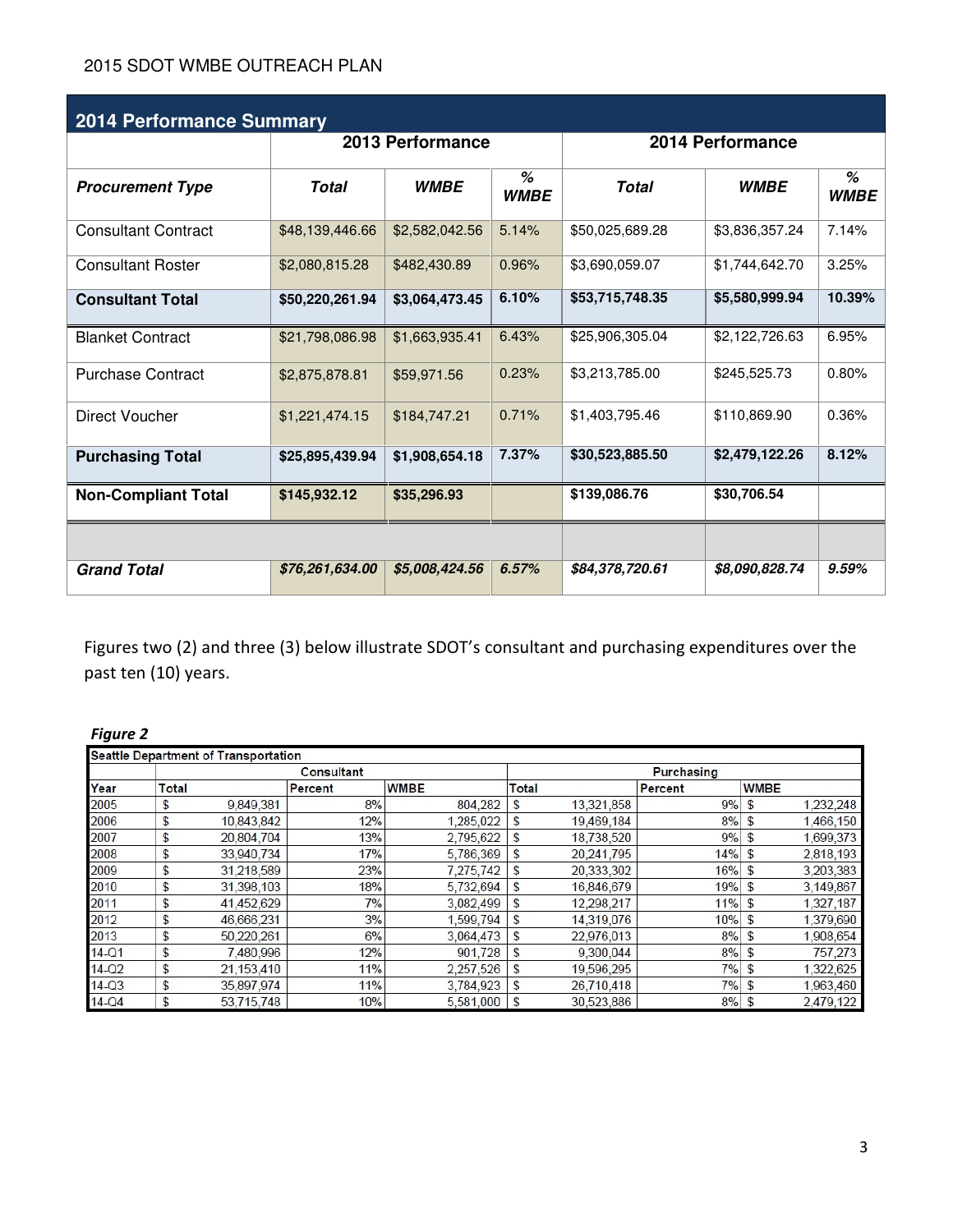

#### Footnoes:

\*Federally Funded Projects: The Consultant Contract total includes contracts containing federal funds (FTA and FHWA funds). SDOT is unable to administer or monitor these procurements through WMBE inclusion tools available per Chapter 20.42 of the Seattle Municipal Code. SDOT held 14 federally-funded contracts in 2014 totaling \$7,305,012 in payments. 20% of those payments went to WMBE firms

\*\*Subcontractor Payments: The above data is representative of dollars paid to firms engaged in a Prime consultant capacity. However, SDOT separately monitored 17 consultant contracts with Inclusion Plans in 2014, which attributed \$5,862,386 in sub-consultant payments to WMBE firms.

1) 2014 year to date spend through 12/31/2014 2) Produced by CPCS/FAS on 1/5/2015

3) Source: Standard Summit Reports

#### Performance Considerations:

The City's influence over spend categories varies per federal, state and municipal code. To date, metrics of departmental WMBE performance are limited to prime level participation as denoted in SUMMIT – the City's financial system of record. Below are a few considerations that influence the observed WMBE participation levels.

#### Subcontractor Spend – Inclusion Plan Performance

Per municipal code 20.42 and Executive Order 2014-03: Equity in City Contracting, the City has the ability to employ affirmative efforts to ensure WMBEs are afforded fair and equitable opportunity to compete for city contracts. One such affirmative effort is the incorporation of an Inclusion Plan on eligible consultant and purchasing contracts.

The Inclusion Plan enables the City to promote Good Faith Efforts toward WMBE participation on the subcontractor level on projects. It is important to note that WMBE subcontractor dollar participation is tracked and monitored but is not presently reflected or denoted toward the Consultant WMBE inclusion goal.

This lack of credit for subcontractor spends is attributed to the fact that the official performance measures are sourced from the SUMMIT financial system and thus only reflect Prime contractor performance.

Beginning in quarter 4 2014, SDOT implemented an internal system to manually capture, track and monitor subcontractor commitments as denoted in Inclusion Plans. Moving into 2015, SDOT will continue to explore reporting mechanisms to capture and convey this information.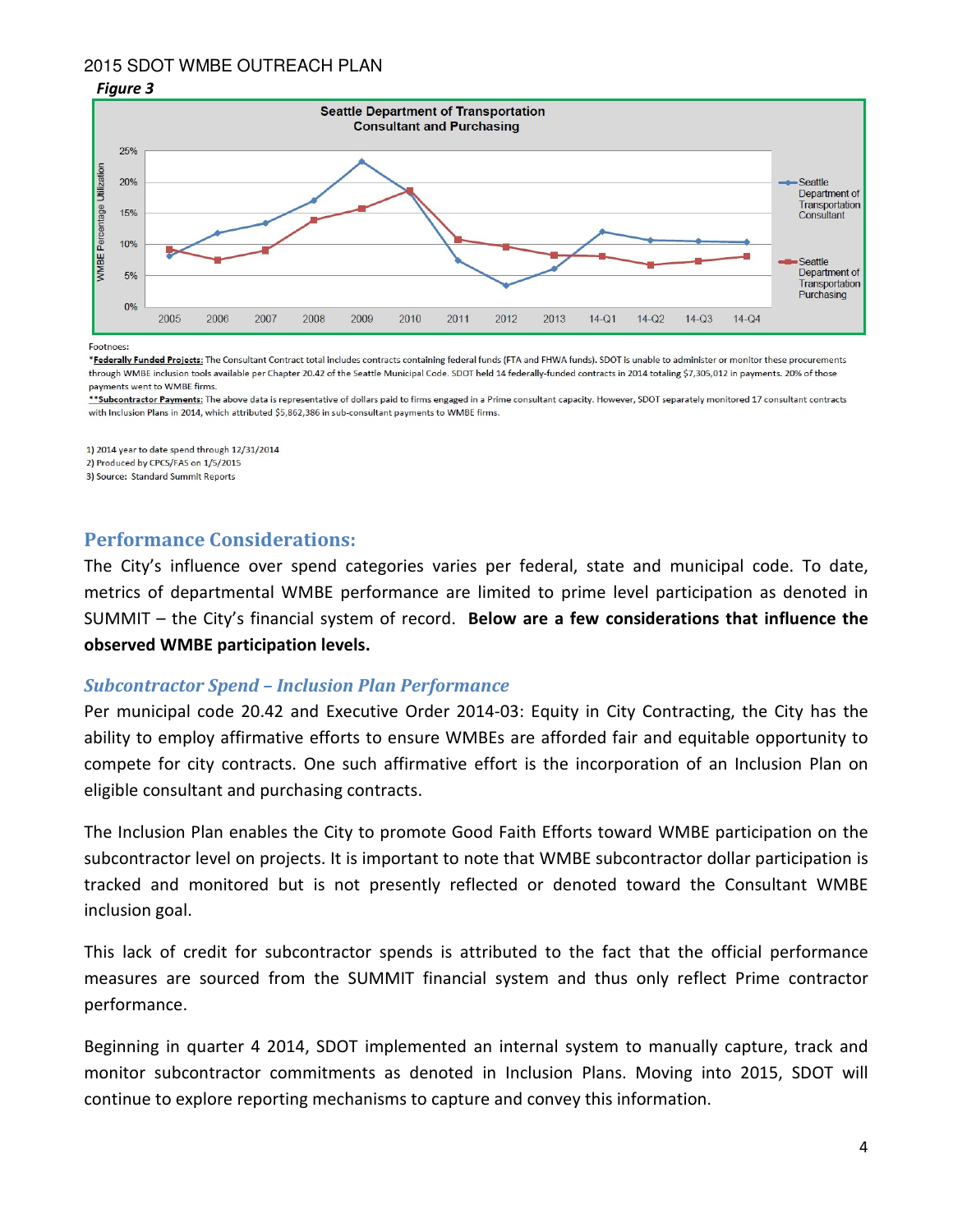| <b>Results for 2014 in Sub-Consultant Utilization</b>                                                                                                                                                                                                                                                                                                                                                                                                                                                  |                                                                                         |          |  |  |  |
|--------------------------------------------------------------------------------------------------------------------------------------------------------------------------------------------------------------------------------------------------------------------------------------------------------------------------------------------------------------------------------------------------------------------------------------------------------------------------------------------------------|-----------------------------------------------------------------------------------------|----------|--|--|--|
| <b>Total Dollars Paid on</b><br><b>Monitored Contracts</b>                                                                                                                                                                                                                                                                                                                                                                                                                                             | <b>Total Dollars to WMBE</b><br><b>Sub-Consultants on Monitored</b><br><b>Contracts</b> | $%$ WMBE |  |  |  |
| \$27,419,421                                                                                                                                                                                                                                                                                                                                                                                                                                                                                           | \$6,548,278*                                                                            | 24%      |  |  |  |
| *The Seattle Department of Transportation monitored the Women- and Minority-Owned Business sub-consultant utilization<br>on 15 consultant contracts with Inclusion Plans in 2014. Data on sub-consultant utilization was obtained from invoices from<br>Prime consultants and pertain to payment received in 2014. Three contracts were held by WMBE primes. Additionally,<br>SDOT monitored 2 contracts without Inclusion Plans and with high sub-consultant utilization: Mercer West and the Central |                                                                                         |          |  |  |  |

Waterfront Project. Note, subcontractor spend is presently not readily available to incorporate into the departmental performance tracking due to lack of tools to accurately reflect prime and subcontractor certified participation.

### Disadvantaged Business Enterprise (DBE) Dollars

Per Seattle Municipal Code 20.42.50, in the event of a conflict between the provisions of Chapter 20.42, or the rules implementing Chapter 20.42, and the requirements of 49 CFR Part 23, Subpart D, or any other superseding applicable federal statute or regulation, the provisions of the federal statute or regulation shall control. As such, the tools available for promoting WMBE participation on locally funded procurements are not directly available to be used for federally funded projects subject to the DBE program per 49 CFR Part 23, Subpart D.

To date, these funds have formed part of the assessed dollar pool set to determine WMBE inclusion success. Therefore, SDOT continues to explore methods to assess and isolate the funds associated with federally funded projects in order to set the adequate parameters to gauge the effectiveness and efficiency of local WMBE inclusion efforts versus the results yielded from the federal DBE program.

#### Sole Source Procurements

Per municipal Code 20.42.40 Subpart C, the Director may waive affirmative efforts on procurements when the Director determines that an emergency exists, such requirements would have a significant adverse effect on the City's interests, or there is only one contractor that can satisfy the requirements of the Contract, lease agreement or service agreement.

To date, there is no methodology to isolate and separate these procurements from the funds that are viable for WMBE inclusion through the tools made available in SMC 20.42 and the Mayor's existing executive orders.

# Large Projects/Purchases

SDOT explores unbundling strategies to allow WMBE opportunity on large projects and purchases. However, performance for WMBE utilization percentage is significantly impacted when SDOT experiences a rise in large procurements as these expenditures oftentimes exhibit limited WMBE opportunities.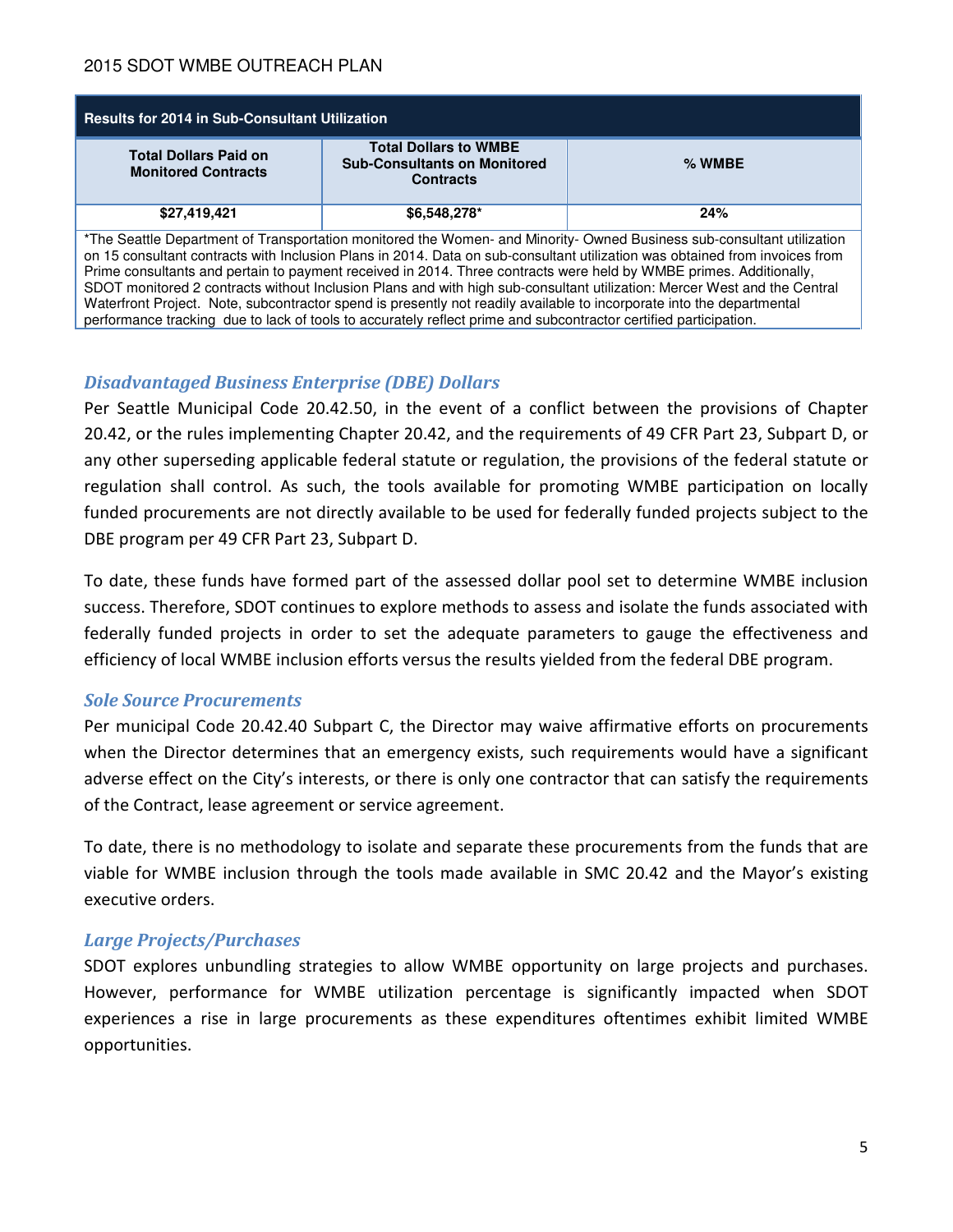# Change Management

SDOT continues to pursue existing directives on WMBE and social equity contracting. The following are recent endeavors to create a stronger emphasis on WMBE inclusion.

# Inclusion Plan Monitoring

FY 2014 marked the implementation of revisions for the City's Inclusion Plan utilized in Public Works, Consulting, and Purchasing contracts. Since Quarter 4 of FY 2014, SDOT has been using new tracking mechanisms to monitor and measure performance on consultant Inclusion Plan contracts.

Notably, the WMBE Advisor instated a monthly "Compliance Report" summarizing the status of all active consulting contracts with an Inclusion Plan goal for distribution to department leadership. This endeavor also entailed development and implementation of standardized processes to prompt prime contractors, project managers, and the WMBE advisor to align contract performance with predetermined WMBE Inclusion parameters.

# Standardization of Procedures & Practices

SDOT has taken an active role in standardizing and formalizing information concerning opportunities, internal and external training, and procurement procedures as they pertain to WMBE inclusion and monitoring.

# Information & Transparency

A common challenge in the engagement of WMBEs has been the availability of information. Specifically, community firms often cite lack of information on upcoming work opportunities, goals, and tools available for inclusion in procurements. Aside from an increased presence in vendor/community events, SDOT has implemented the following measures to help close the gap on information availability.

#### SDOT WMBE Website

The SDOT WMBE website was launched in July of 2014 and continues to build with upcoming project information, program goals and updates. http://www.seattle.gov/transportation/wmbe.htm

# WMBE Stakeholder Group

The WMBE Stakeholder Group was formed in the Fall of 2014. SDOT works closely with the group for feedback, insight, and opportunities for the development of a strong and useful WMBE Program.

# **Training**

SDOT has committed to improve and expand technical assistance, business development, training, and mentoring programs for WMBE firms by greater coordination with organizations, businesses,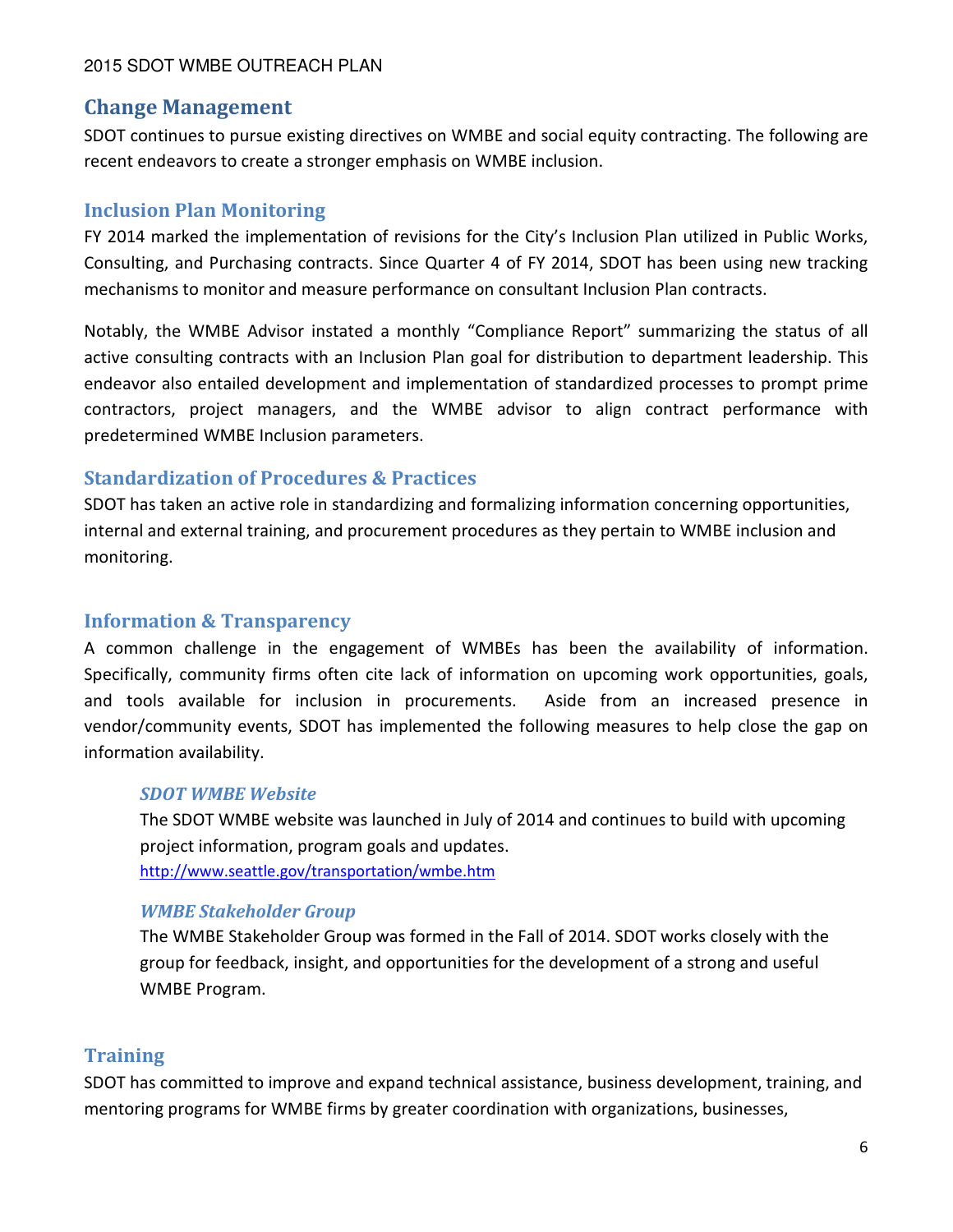individuals, and public agencies as well as other City departments and offices. Moreover, SDOT has increased focus on practices and processes to change the culture of the department and equip staff with the tools and training necessary to pursue and foster WMBE inclusion.

# External Training/ Information Sessions

Aside from participation in community events, SDOT has launched the Working With SDOT 101 training series to help WMBE firms connect with department staff, learn about procurement methods and the products and services the department purchases.

# Internal SDOT Staff Training

SDOT has established and launched the WMBE Advocate Program curriculum to train staff on WMBE inclusion. Specifically, staff is informed of program vision and available tools.

# Procurement Procedures

As denoted in Executive order 2014-03: Equity in City Contracting, SDOT was tasked to develop and implement policies, practices, and processes that can change the culture of City contracting and provide a more responsive environment for WMBE firms, businesses, and contractors of all tiers working on City Contracts. The new SDOT WMBE Advisor implemented the following initiatives in Quarter 4 of FY 2014:

# Revision of Consultant Contract Request Form

A significant challenge identified in promoting WMBE Inclusion within consultant contracting is the limited potential for impact on procurement vehicles aside from formally solicited consultant contracts that enable the incorporation of an Inclusion Plan.

With the collaboration of the SDOT Consultant Contract Unit, the WMBE Advisor prompted the revision of the Consultant Contract Request Form to capture WMBE due-diligence for Direct Select and Informal Solicitations. Given that the pivotal point in influencing Direct Select and Informal Solicitation expenditures is restricted to the initiation of the process, questions were embedded into the request process to require assessment of WMBE availability and identification of potential restrictive specifications and/or barriers.

# Inclusion Plan Scoring

For eligible consultant contracts, the Inclusion Plan can encompass 10 points out of the 100 total available evaluation points. In the absence of a WMBE Advisor, the scoring of the Inclusion Plan was taking place as a general part of the solicitation. In reviewing best practices and consulting with the City Attorney's Office, the WMBE Advisor shifted to an active role in scoring the Inclusion Plans in order to promote standardization and stability for the process.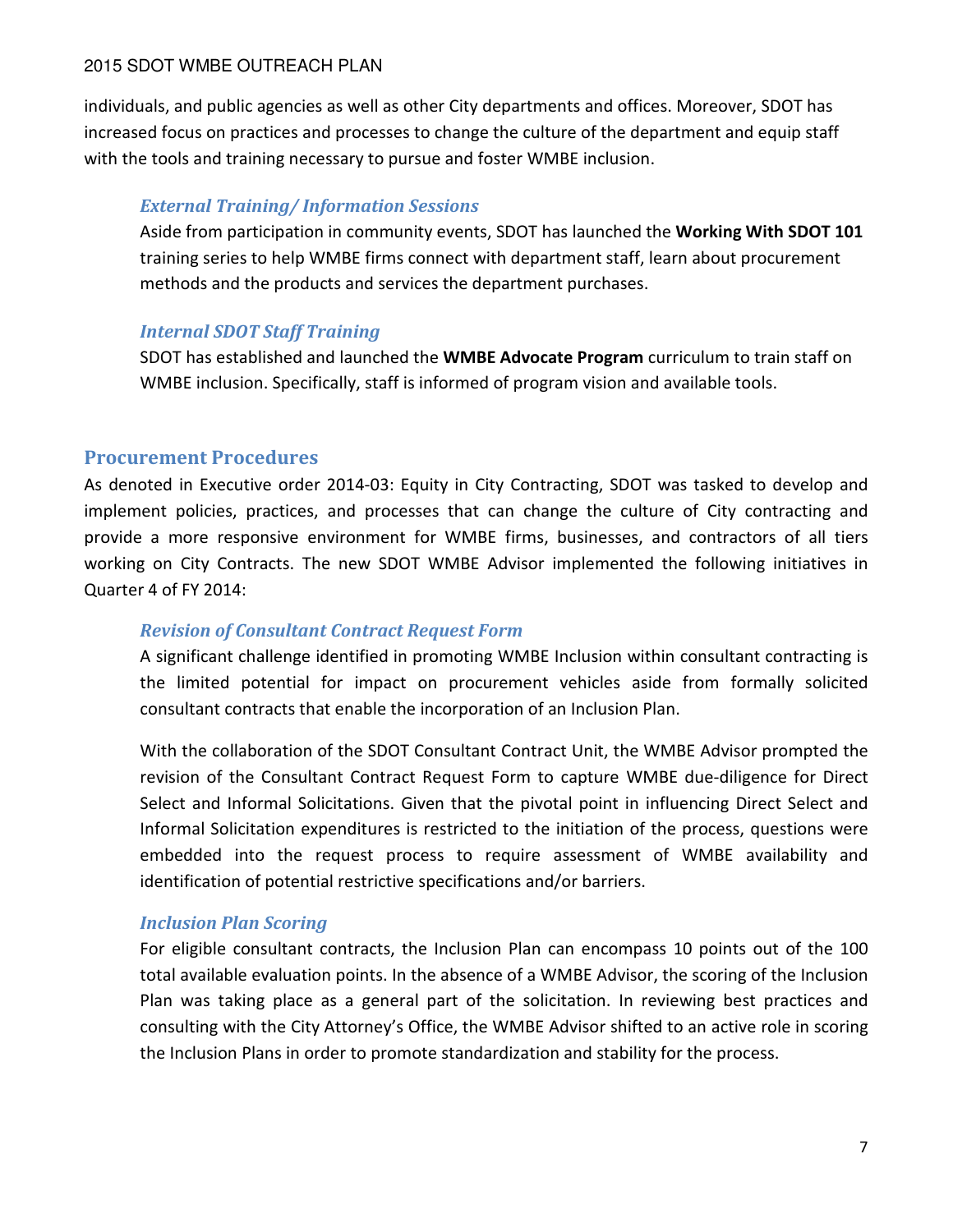### Pre-submittal Standardization

With the introduction of the revised Inclusion Plan, the WMBE Advisor shifted into an active role in disseminating WMBE Inclusion information and expectations to prospective respondents at pre-submittals.

# Strategies and Outreach Efforts to Achieve Goals **Consulting**

SDOT solicits consultants to assist in various projects and programs. Consultant services are procured through Roster Solicitations (Informal Solicitations) and Consultant Contracts (Full Solicitations). For FY 2014, Consultant Roster dollars accounted for approximately four percent (4%) of monitored payments, while Consultant Contracts accounted for approximately fifty-nine percent (59%) of all monitored payments. The department will work toward the twelve percent (12%) aspirational goal through the following measures:

### Consultant Procurement Inclusion Strategies

#### • WMBE Availability Assessment at Procurement Request

SDOT will modify policy and practice to require WMBE availability assessment at the beginning of a purchase request. For 2015, the Consultant Contract Request form has been updated to require evaluation of WMBE availability in the request for formal, informal, and sole source procurement creations or amendments. Aside from providing an opportunity at the most influential point in procurements, this will enable the department to identify service areas that lack WMBE representation thereby providing direction and focus for engagement.

#### • Continued Emphasis on WMBE Subcontractor Goal Monitoring

SDOT will strengthen WMBE goal tracking and monitoring. Presently, primes are required to complete and submit subcontractor utilization on projects with WMBE subcontracting goals. This information is used to compile the WMBE Utilization Compliance Report that is presently reviewed by the executive team.

#### • Notification of Upcoming Opportunities

SDOT will promote collaboration and coordination between divisions to produce anticipated work opportunity information and disseminate it through the SDOT WMBE website and community organizations.

#### • Focused Networking – Matchmaking Events

SDOT will coordinate matchmaking events between community WMBE firms and SDOT Project Managers and staff to facilitate connections between department needs and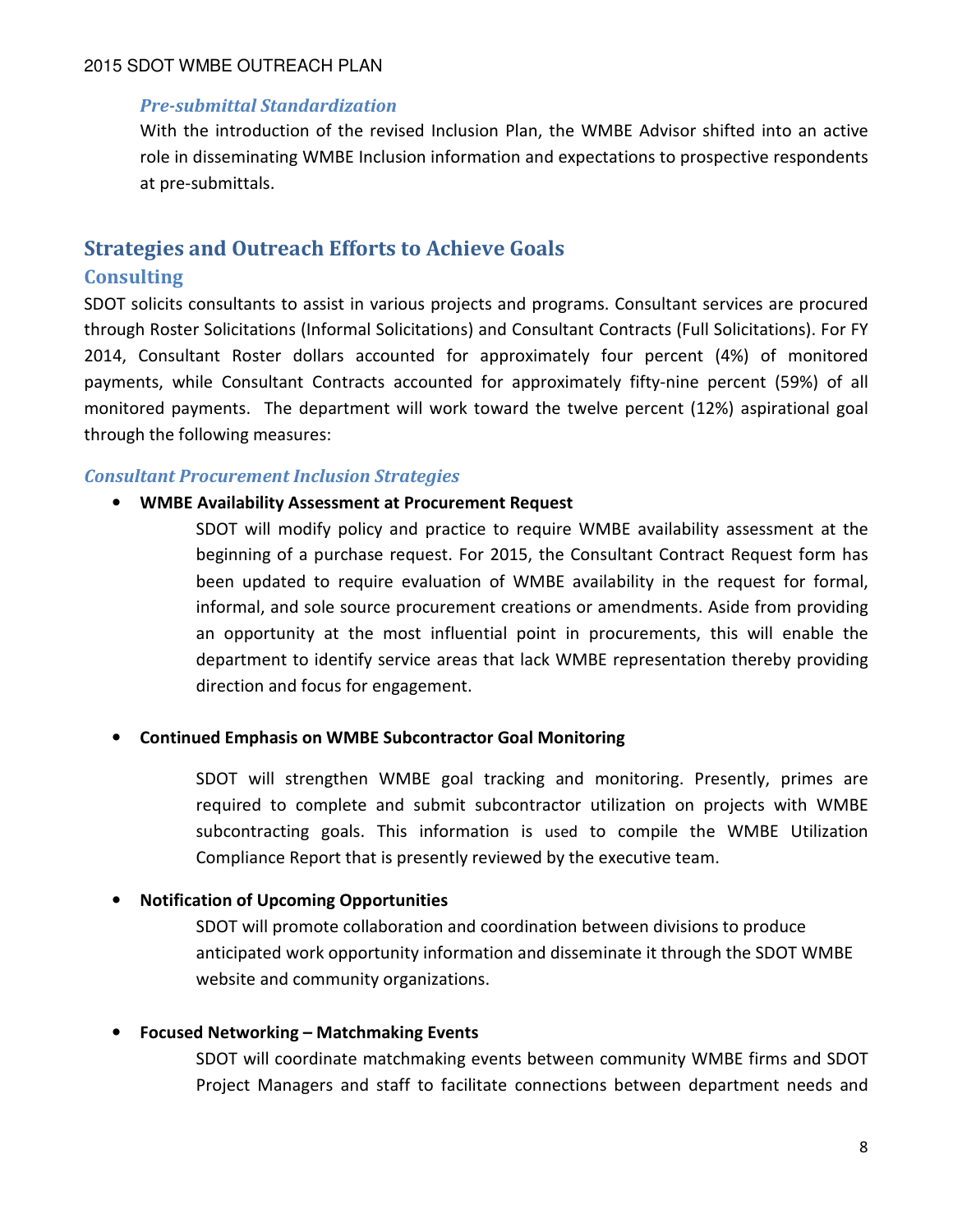firms that can potentially fill those needs. This will be incorporated into the Working with SDOT 101 quarterly events.

# **Purchasing**

SDOT purchases a variety of goods and services through the following methods: Blanket Contracts, Purchasing Contracts and Purchasing Direct Vouchers. For FY 2014, Blanket Contract dollars accounted for approximately thirty-one percent (31%) of monitored payments while Purchasing Contracts and Direct Vouchers accounted for approximately four percent (4%) and two percent (2%) respectively.

### Purchasing Procurement Inclusion Strategies

• WMBE Availability Assessment at Procurement Solicitation – Purchasing WMBE Participation Opportunity Review Form

> SDOT is looking at ways to capture a WMBE Availability assessment at the beginning of a purchase request. SDOT will pilot the use of a Purchasing WMBE Participation Opportunity Review Form with divisions in Quarter 1 of 2015. Aside from providing an opportunity for impact at the most influential point in procurements, this will enable the department to identify purchasing areas that lack WMBE representation thereby providing direction and focus for engagement.

### • Upcoming Opportunities Notifications

Given that the Blanket Contract is the primary tool for purchasing and the most significant in dollar usage among most divisions, SDOT will coordinate with Finance and Administration Services (FAS) to ensure WMBE firms are alerted to opportunities to engage in Blanket Contracts. This coordination will focus on providing information regarding what Blanket Contracts SDOT uses the most, and connecting the WMBE community with how to establish and/or become engaged in a Blanket Contract when they become eligible to renew.

# • Focused Networking – Matchmaking Events

As with Consulting, SDOT will coordinate matchmaking events between community WMBE firms and SDOT staff to facilitate connections between department purchasing needs and firms that can potentially fill those needs. This will be incorporated into the Working with SDOT 101 quarterly events.

# Public Works (Construction)

Per Seattle Municipal Code, FAS oversees the evaluation, award, management, administration, WMBE utilization, and enforcement for SDOT's public works projects. Moving forward in 2015, SDOT will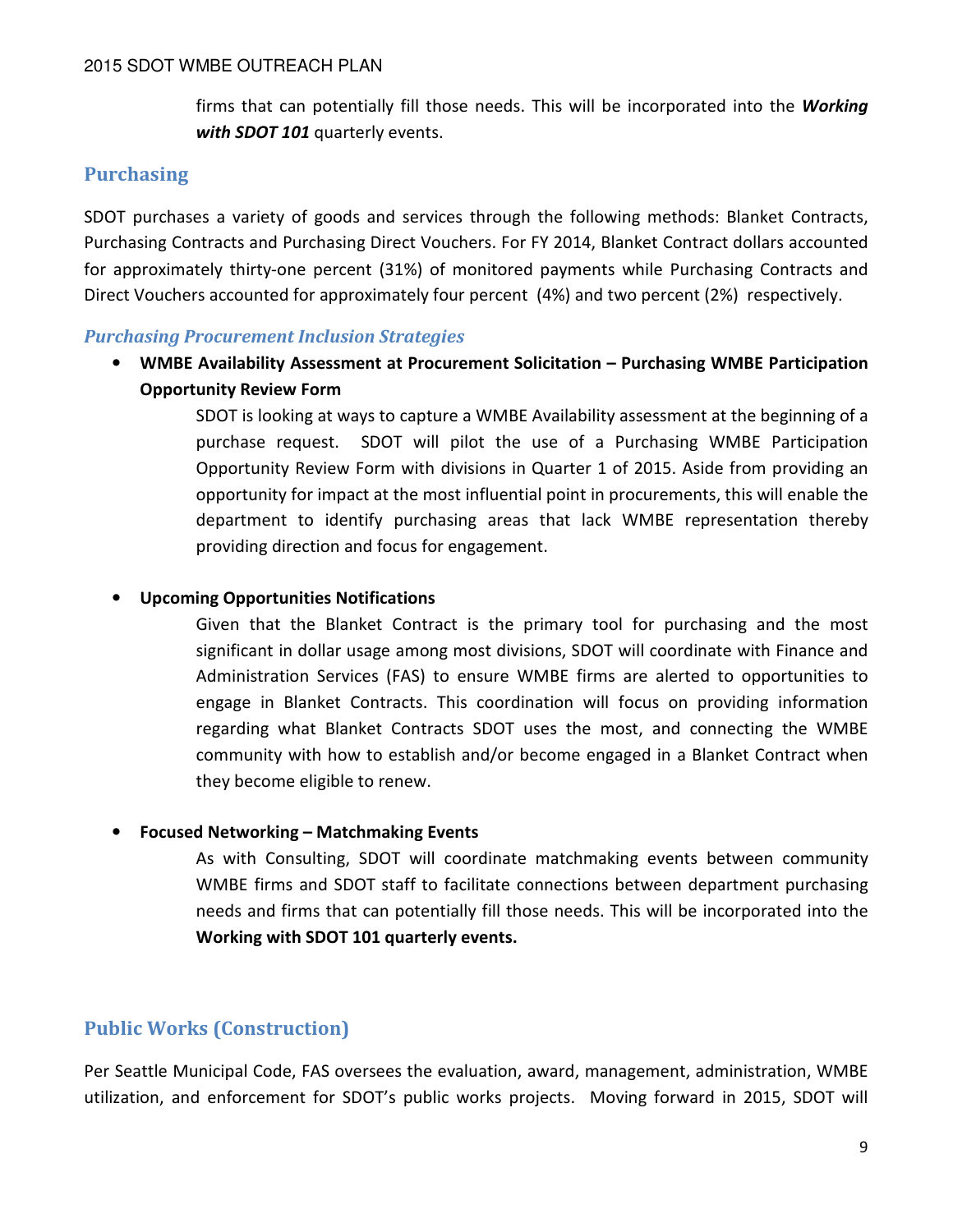continue to engage with FAS in inclusion efforts for SDOT projects which will include an active role in Disadvantaged Business Enterprise (DBE) and related inclusion processes.

# Public Works Strategies and Efforts in Outreach

# • Scoping of Projects

SDOT WMBE advisor will be engaged in the scoping of projects to explore approaches which will make such work more accessible to the WMBE contracting community.

# • Outreach for Upcoming Opportunities

As with Consulting, SDOT will coordinate matchmaking events between community WMBE firms and SDOT staff to provide advanced notification of upcoming Public Works projects in order to promote and encourage WMBE inclusive teaming. Such outreach efforts will commence prior to project release and will be incorporated into the **Working** with SDOT 101 quarterly events.

# • Continued Emphasis on WMBE Subcontractor Goal Monitoring

SDOT will support FAS in the tracking and monitoring of Public Works WMBE Goals and subcontractor commitments.

# Additional Strategies and Focus Areas for SDOT:

# • Accountability systems for progress in WMBE/HUB business utilization

Explore options to make attainment of WMBE Goals part of performance evaluation, and development of statistics to be utilized as metrics for evaluation of division/department success.

# • Systems to track and analyze WMBE/HUB information

Develop tools to capture location component of firms engaged in procurements with SDOT, to include headquarter and significant business presence parameters. Leverage created information to have inclusion data complement other processes.

# • Information Availability

Expand external and external information repositories for WMBE documents, updates and tools. Presentations to stakeholders and other City audiences on program activities and outcomes

# • Improved Collaboration for WMBE/HUB utilization goals.

Participate in aligned WMBE processes to include becoming engaged in processes, procedures and outreach pertaining to Public Works & Federally Funded (DBE) SDOT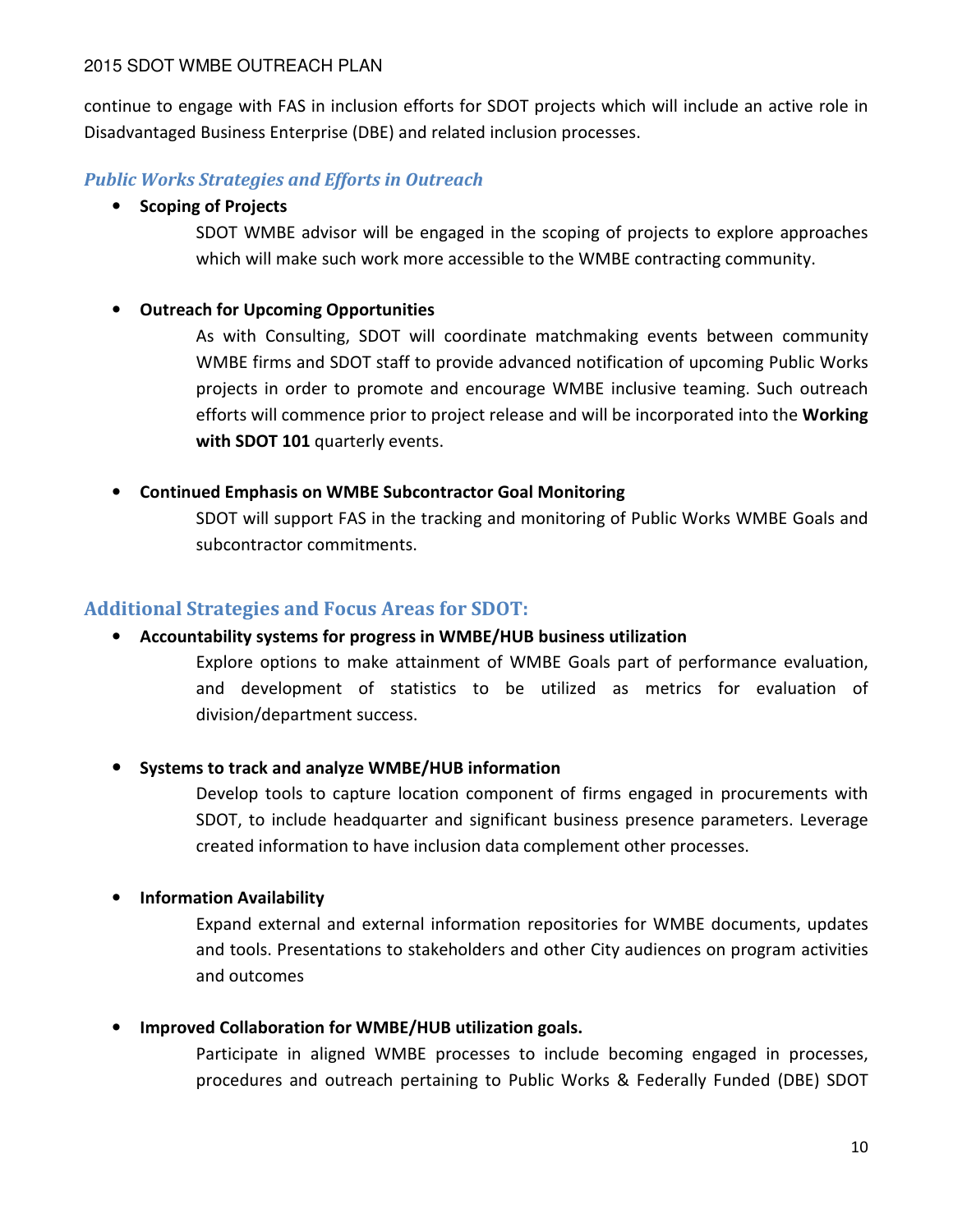procurements. (In coordination with Finance Administrative Services (FAS) and SDOT's Consultant Contracts Unit CCU)

# Community Outreach Efforts

In 2015, SDOT will continue to have a presence in community organizations such as TABOR 100, NAMC, and CCCJ. Moreover, SDOT will continue support and participation in vendor outreach events and trade shows.

Scheduled participation in community outreach includes, but is not limited to:

# Working with SDOT 101 (Sponsored by SDOT Once a Quarter)

Women- and Minority-owned businesses new to Seattle Department of Transportation (SDOT) will learn more about working with SDOT. Department staff will explain the types of services and goods SDOT procures, along with resources and tools for WMBE firms.

# A/E Consulting Show Feb. 25, 2015

All capital departments introduce major upcoming projects that are likely to have large engineering design consultant solicitations during the coming year.

# Alliance Northwest Vendor Trade Show March 5, 2015

Alliance Northwest is a business-to-government conference that features keynote speakers, workshops and matchmaking sessions with government agencies and primes.

# Regional Contracting Forum March 10, 2015

The annual contracting forum with City of Seattle, King County, Washington State Department of Transportation, Port of Seattle, Washington State Office of Minority and Women's Business Enterprises, Washington State Department of Enterprise Services, Sound Transit and others. Attendees will meet government contracting representatives and network with contractors, consultants and suppliers.

# Reverse Trade Show (July 2015)

City will participate in event to connect with firms for construction, consulting and purchasing needs.

# Construction Management Meet & Greet (Quarter 2–3)

City discusses upcoming needs in areas including but not limited to: Construction Management and Inspection Services, Constructability Re-view, Cost Estimating, Contract Documentation, Material Testing & Conformance, and Claims Resolution.

# IT Meet and Greet (Quarter 2–3)

WMBE technology experts and software providers will meet with City decision-makers. An area